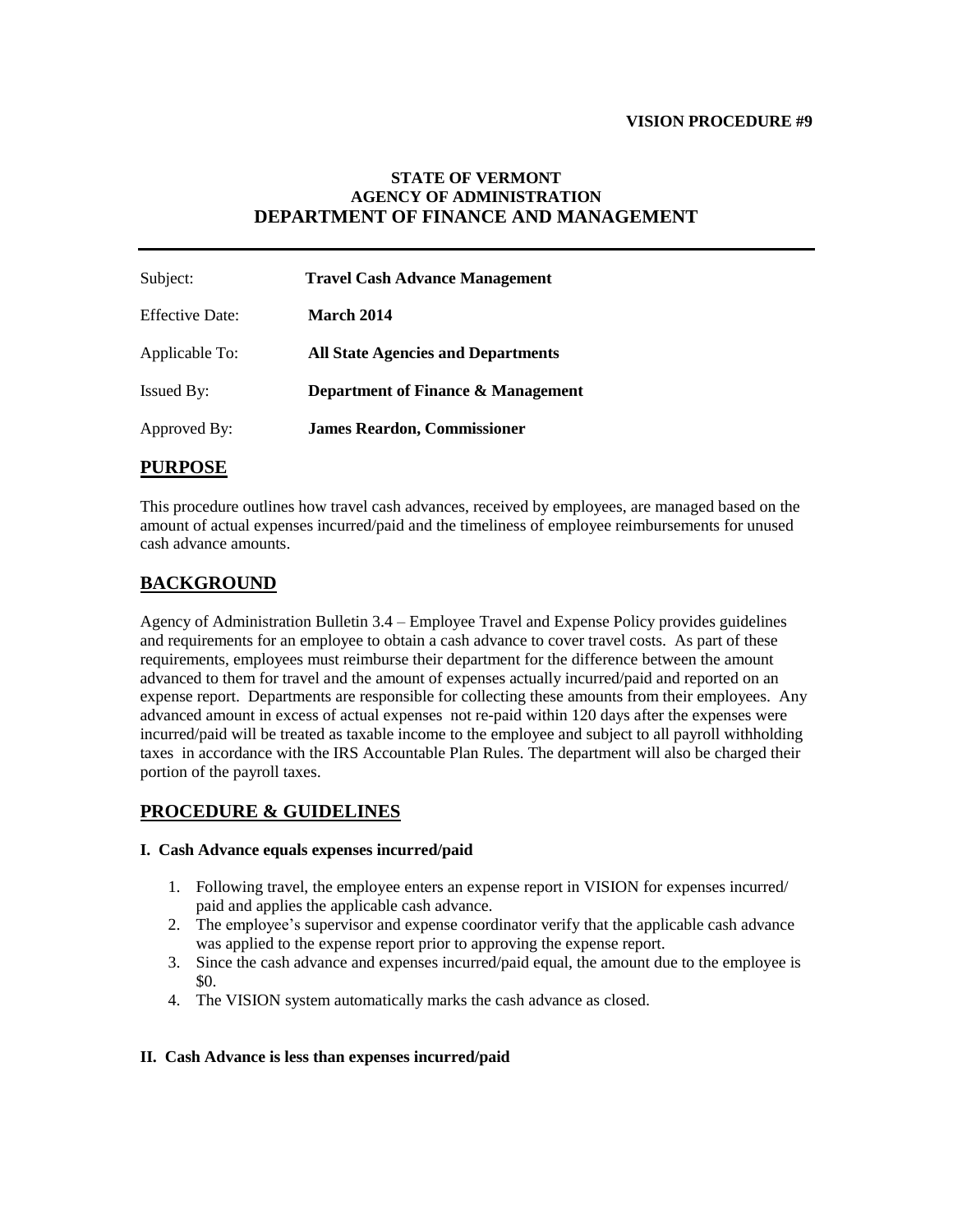- 1. Following travel, the employee enters an expense report in VISION for expenses incurred/ paid and applies the applicable cash advance.
- 2. The employee's supervisor and expense coordinator verify that the applicable cash advance was applied to the expense report prior to approving the expense report.
- 3. Since the cash advance is less than the expenses incurred/paid, the amount due to the employee is the difference.
- 4. The VISION system creates payment to the employee for the difference.
- 5. The VISION system automatically marks the cash advance as closed.

### **III. Cash Advance is more than expenses incurred/paid – reimbursement by employee is received within 120 days**

- 1. Following travel, the employee enters an expense report in VISION for expenses incurred/ paid and applies the applicable cash advance.
- 2. The employee's supervisor and expense coordinator verify that the applicable cash advance was applied to the expense report prior to approving the expense report.
- 3. Since the cash advance is greater than the expenses incurred/paid, the amount due to the employee is \$0.
- 4. The employee must reimburse the department for the amount of the advance that is greater than the expenses incurred/paid.
- 5. The employee receives reminder emails that are automatically generated by the VISION system letting them know that they have an outstanding cash advance that needs to be paid.
- 6. Expense coordinators, at least monthly, run and review the VT\_MER\_OPEN\_CASH\_ADVANCE query for cash advances with open balances that need to be collected from employees. (See the Expense Module Month End Closing Instructions for more information on this query.) Efforts must be made by the department to collect these amounts.
- 7. The department receives reimbursement from the employee in the form of check or cash.
	- a. The department deposits the reimbursement at the bank.
	- b. The department enters the deposit in VISION using the same chartfields as the cash advance and account 110003.
	- c. The department sends an e-mail to the Department of Finance and Management at michelle.white[@vermont.gov](mailto:ruthellen.doyon@vermont.gov) with the employee name, employee id, cash advance id, amount of reimbursement and deposit id.
- 8. The employee will continue to receive reminder e-mails until the department provides the reimbursement information to the Department of Finance and Management. This is because there is no connection between the VISION expense module and the accounts receivable module where the deposit is recorded, so the cash advance is not automatically marked as closed by VISION. The e-mails will continue to generate until the cash advance is marked as closed.
- 9. The Department of Finance and Management receives the reimbursement information and manually marks the cash advance as closed in VISION – generally within two business days of receiving the correct reimbursement information.

**Note:** If an employee reimburses the department in multiple payments, the cash advance will not be marked as closed until full payment is made. The employee will continue to receive system generated reminder e-mails for the original amount owed until the entire reimbursement has been received and deposited and the Department of Finance and Management receives the reimbursement information.

### **IV. Cash Advance is more than expenses incurred/paid – reimbursement by employee is NOT received within 120 days and is considered delinquent**